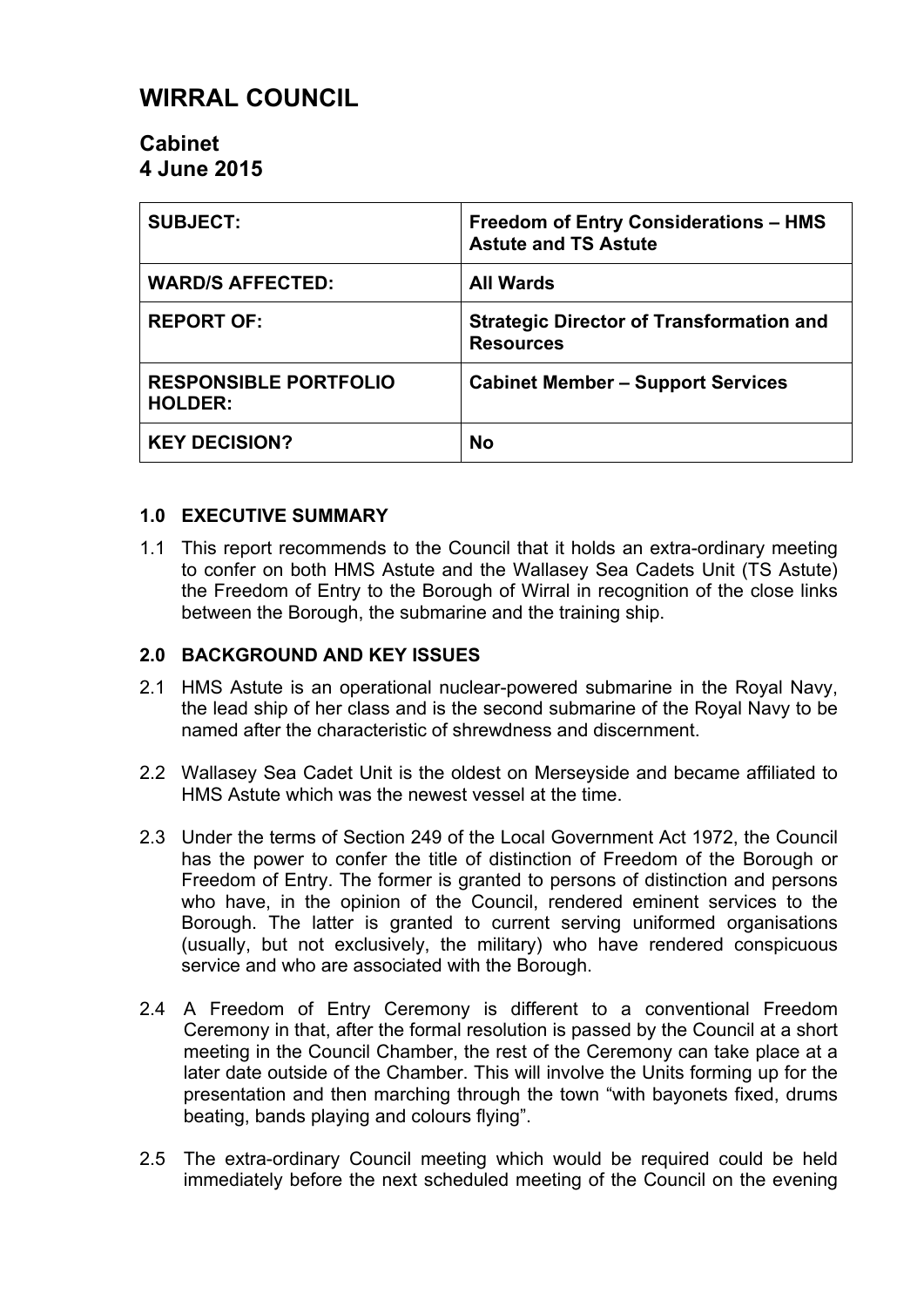of Monday, 6 July 2015. The movements of the submarine have had to be taken into account in respect of the rest of the Ceremony. A date which is acceptable to the submarine and the Council has been identified as Sunday, 20 September 2015 when the submarine is in dry dock.

- 2.4 If the Council is minded to grant the two Freedoms of Entry to the Borough it is expected that approximately 200 crew and family will attend the Ceremony. All Members of the Council will also be invited as will those on the civic guest list. It is also expected that there will be representatives of the Royal Navy Association and others in attendance but exact numbers are not known at this stage. It is hoped that the Royal Marine Band will be in attendance.
- 2.5 The Council has previously granted Freedom of Entry to the Borough to the 22nd (Cheshire) Regiment (1996), Her Majesty's Royal Marines (1998), the Mercian Regiment (2009), 234 (Wirral) Transport Squadron Royal Logistic Corps (Volunteers) (2012) and 107 (Lancashire and Cheshire) Field Squadron Royal Engineers (Volunteers) (2012).

#### **3.0 RELEVANT RISKS**

3.1 None

## **4.0 OTHER OPTIONS CONSIDERED**

- 4.1 None
- **5.0 CONSULTATION**
- 5.1 None

## **6.0 OUTSTANDING PREVIOUSLY APPROVED ACTIONS**

6.1 None

## **7.0 IMPLICATIONS FOR VOLUNTARY, COMMUNITY AND FAITH GROUPS**

7.1 There are none arising directly from this report.

#### **8.0 RESOURCE IMPLICATIONS: FINANCIAL; IT; STAFFING; AND ASSETS**

8.1 The cost of two framed scrolls is estimated to be approximately £1,200. This cost together with those associated with a civic reception at the Floral Pavilion in New Brighton and a parade can be met from within the Civic Services Budget. Section 249 (6) of the Local Government Act allows Councils to spend 'such reasonable sum as they think fit' on presenting an address or casket containing the address to the Honorary Alderman or Freeman.

#### **9.0 LEGAL IMPLICATIONS**

9.1 Section 248 of the Local Government Act 1972 permits a council of a relevant area, by a resolution passed by not less than two-thirds of the Members voting thereon at a meeting of the council specially convened for the purpose, to admit to be honorary freemen of the borough persons of distinction and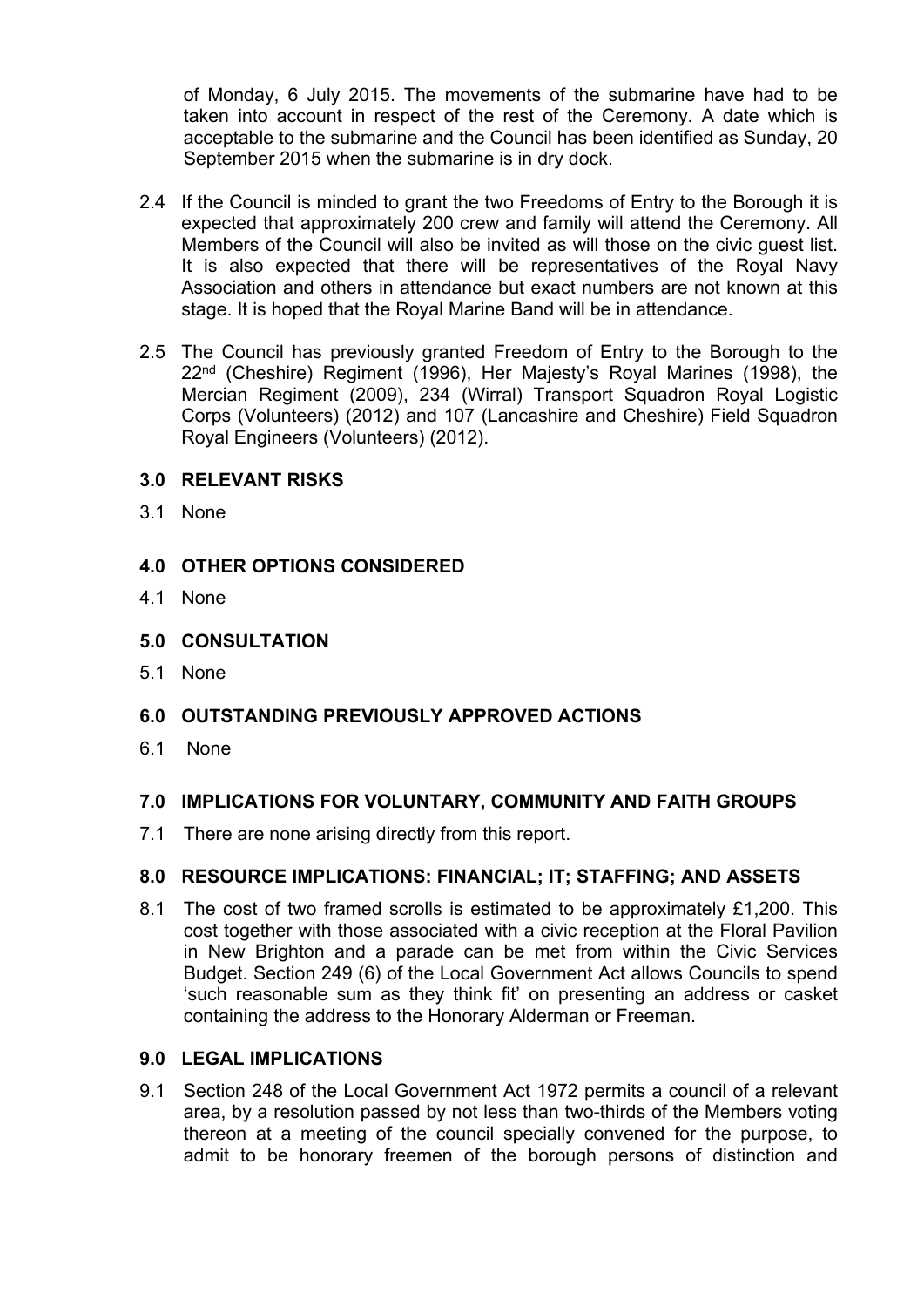persons who have, in the opinion of the council, rendered eminent services to the borough.

#### **10.0 EQUALITIES IMPLICATIONS**

10.1 Has the potential impact of your proposal(s) been reviewed with regard to equality?

No because there is no relevance to equality.

### **11.0 CARBON REDUCTION AND ENVIRONMENTAL IMPLICATIONS**

11.1 There are none arising directly from this report.

## **12.0 PLANNING AND COMMUNITY SAFETY IMPLICATIONS**

12.1 There are none arising directly from this report.

#### **13.0 RECOMMENDATION/S**

- 13.1 The Cabinet recommends: That
	- (1) the Freedom of Entry to the Borough be granted to HMS Astute and its crew be granted, the right, privilege, honour and distinction of marching through the streets of Wirral on all ceremonial occasions with bayonets fixed, drums beating, bands playing and colours flying;
	- (2) the Freedom of Entry to the Borough be granted to TS Astute and the Sea Cadets they be granted, the right, privilege, honour and distinction of marching through the streets of Wirral on all ceremonial occasions with bayonets fixed, drums beating, bands playing and colours flying;
	- (3) an extra-ordinary meeting of the Council be convened on 6 July 2015 to grant the Freedoms of Entry; and
	- (4) the Freedom of Entry Ceremony and Parade be held on Sunday, 20 September 2015 at New Brighton followed by a Civic Reception at the Floral Pavilion.

#### **14.0 REASON/S FOR RECOMMENDATION/S**

- 14.1 To bestow an honour on both HMS Astute and Wallasey Sea Cadets Unit (TS Astute) who have close links and a long association with each other and the Borough of Wirral.
- **REPORT AUTHOR:** Shirley Hudspeth Committee and Civic Services Manager Telephone: (0151) 691 8559 Email: [shirleyhudspeth@wirral.gov.uk](mailto:shirleyhudspeth@wirral.gov.uk)

## **APPENDICES**

**None**